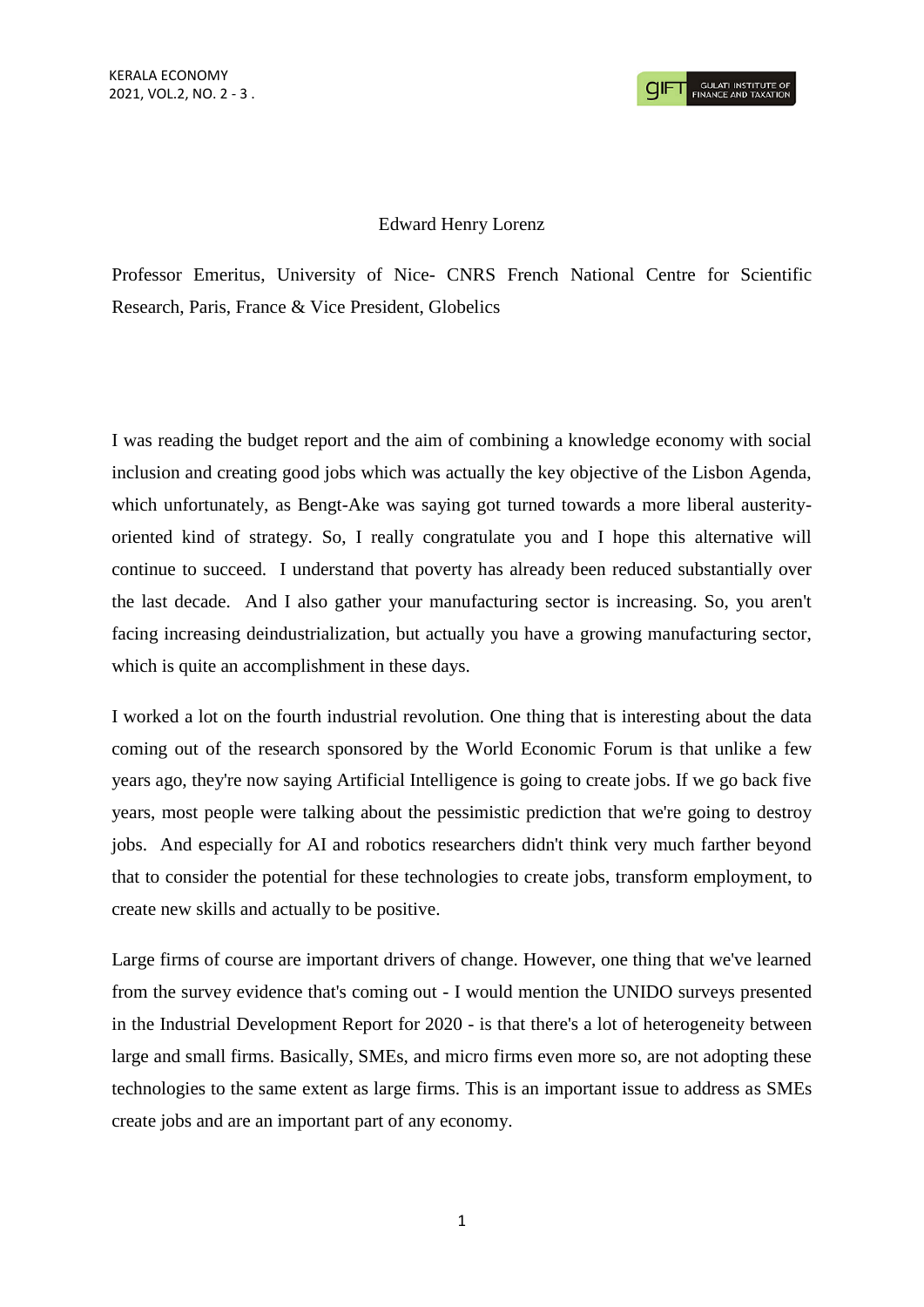Kerala of course, has an important population of SMEs which it supports through its innovation and entrepreneurial policy. The problems SMEs face can be multi-dimensional. It can be finance and there can be lack of skills, lack of knowledge, and even lack of awareness of what these technologies can do.

In some cases, new technology is not adapted to small scale production. You aren't going to invest in large industrial robots that are suitable for producing thousands of identical pieces in the automobile industry for a small shop that's doing customized work. But in other cases, it's finance and knowledge. So, I think there has to be a real focus on policies that are partly focused on increasing awareness, and party on skills development.

And I think that the development of innovation hubs is one way to do it, to bring these technologies more deeply into the economy and to make sure as the UNIDO survey show that they impact on more than a small number of larger firms. Even in the case of Brazil, it's just a small minority of firms that are really at the cutting edge of what we call the Fourth Industrial Digital Revolution.

In a sense Kerala is very well placed because of its inclusive local banking system wherein, virtually every family has a bank account and this is exceptional. When we look at many developing countries you may have 50 percent or more of the population that are still primarily using cash, where cash economy dominates. So, I think you have a lot of things that are positive: good infrastructure and financial inclusion. You have an approach that stresses at the same time the adoption of new technologies and new methods, but with social inclusion and I think this is very important.

A last point I want to address is on the educational side. Yes, we need STEM skills. We also need lifelong learning, which is provided often by the employer. A lot of the training that takes place, it is over one's career. It's not just initial training in the universities. It may be provided by external training institutes, but it's also provided within the firm. So I think the employers have to be bought into the educational training policies and be encouraged to adopt policies that are appropriate for developing these skills. We've seen this in our work on Denmark where surprisingly training on the job through interactions with peers is seen by most of the people as the most important source of skill formation. This, of course, wouldn't be true for data engineers or data scientists. We are talking about people using these